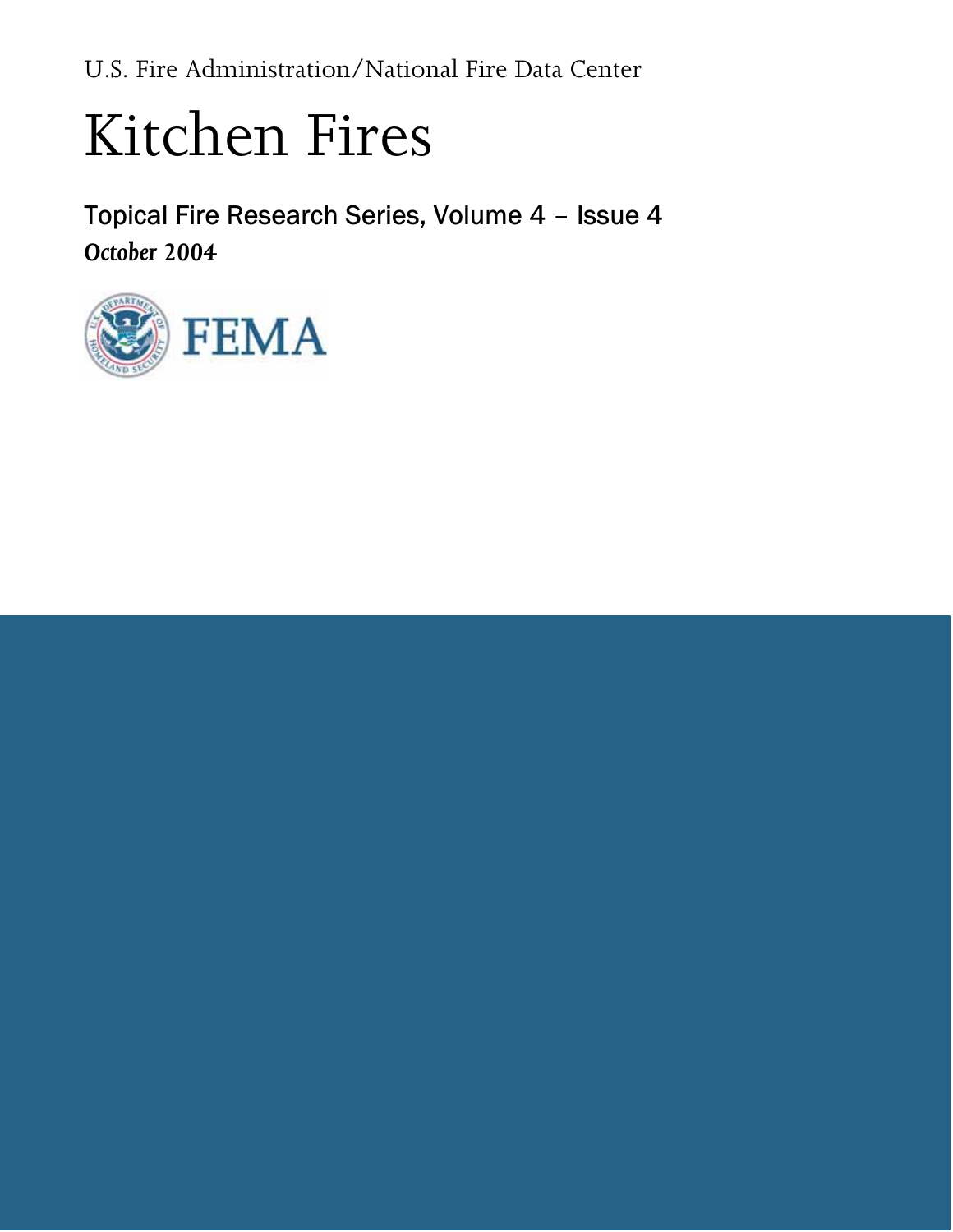# TOPICAL FIRE RESEARCH SERIES

<span id="page-1-0"></span>

# Kitchen Fires

# October 2004

Volume 4, Issue 4

### Findings

- There were an estimated 156,500 kitchen fires in 2002, yielding 331 fatalities, 4,914 injuries, and \$876 million in property loss.
- On average, kitchen fires caused less property loss and were less fatal than structure fires in general, but resulted in more injuries.
- Cooking caused nearly 90% of all kitchen fires. The primary factor in the ignition of these fires was unattended equipment, and the leading type of material first ignited was oil, fat, or grease.
- Kitchen fires followed no seasonal patterns. When analyzed by time of day, kitchen fires peaked during the dinner period between 6 p.m. and 7 p.m.
- A smoke alarm was present and operational in 45% of kitchen fires, compared with 29% of all structure fires generally.

In 2002, approximately 30% of reported structure fires first ignited in a kitchen and accounted for 12% of deaths, 32% of injuries, and 10% of property loss.<sup>1</sup> As a fixture of modern homes, restaurants, institutions (e.g., schools), food manufacturers, and some office environments, kitchens introduce the risk of cooking fires to a range of structures. This topical report examines the characteristics and frequency of kitchen fires and compares them with structure fires and all fires generally.

# LOSS ESTIMATES AND MEASURES

An estimated 156,500 kitchen fires in 2002 caused 331 fatalities, 4,914 injuries, and \$876 million in property loss.<sup>2</sup> On average, kitchen fires had similar rates of fatalities and property loss per fire as all fires generally, but more than two and one−half times the rate of injuries, as Figure 1 indicates. When compared with all structure fires, kitchen fires were less than half as deadly and costly but slightly more injurious.

| FIGURE 1. LOSS MEASURES FOR KITCHEN FIRES |           |                            |                      |  |
|-------------------------------------------|-----------|----------------------------|----------------------|--|
| Loss Measure                              | All Fires | <b>All Structure Fires</b> | <b>Kitchen Fires</b> |  |
| \$ Loss/Fire                              | \$5,832   | \$14,252                   | \$4,736              |  |
| Fatalities/1,000 Fires                    | 2.4       | 5.1                        | 2.0                  |  |
| Injuries/1,000 Fires                      | 12.5      | 30.5                       | 31.9                 |  |

Source: NFIRS 5.0 only

U.S. Department of Homeland Security • Federal Emergency Management Agency United States Fire Administration . National Fire Data Center Emmitsburg, Maryland 21727 [http://www.usfa.fema.gov/inside−usfa/nfdc/pubs/tfrs.shtm](http://www.usfa.fema.gov/inside%E2%88%92usfa/nfdc/pubs/tfrs.shtm)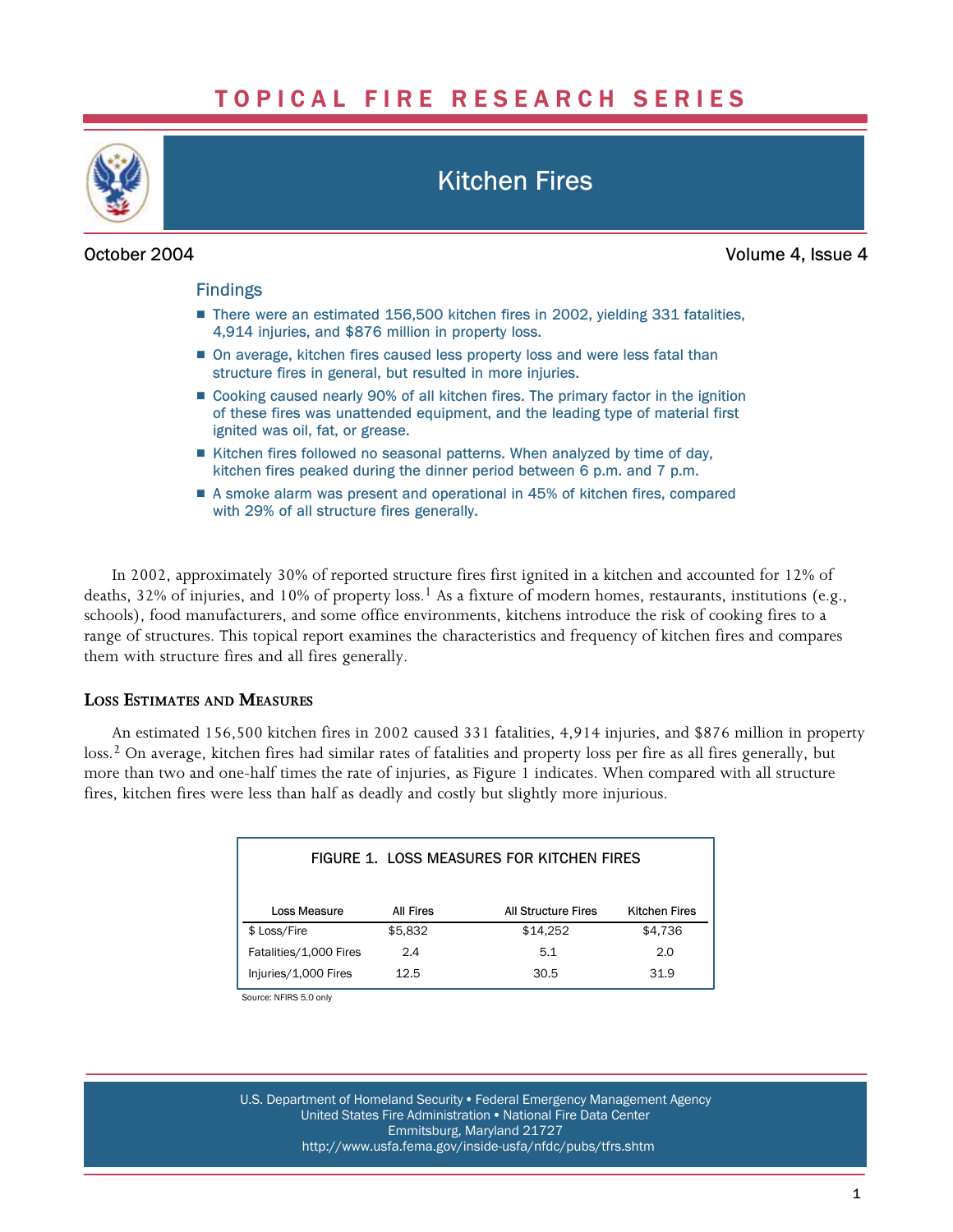<span id="page-2-0"></span>The lower rates of death and dollar loss among kitchen fires may be related to their leading cause, which is cooking. Many cooking fires are confined to the cooking range or oven where they started and do not grow large enough to be fatal or cause serious property damage, although even small cooking fires cause injuries.

### WHERE FIRES OCCUR

Kitchen fires typically take place in fixed structures, with 89% occurring on residential property, 4% on public assembly property (including restaurants), and 2% in both institutional and commercial properties.<sup>3</sup> Among residential kitchen fires in 2002, 59% occurred in one− or two−family homes and 35% occurred in apartments, condominiums, or other multifamily residences.

## **CAUSES**

The leading cause of kitchen fires was cooking, followed by other heat or flame and appliance fires, as Figure 2 indicates. Since kitchens are primarily used for cooking—and cooking most often requires heat—this is to be expected. For all 2002 structure fires, cooking was also the leading cause, involving 36% of fires, followed by heating (17%) and open flame, sparks, or embers (10%).

| FIGURE 2. LEADING CAUSES OF KITCHEN FIRES          |         |  |  |  |
|----------------------------------------------------|---------|--|--|--|
| Cause                                              | Percent |  |  |  |
| Cooking                                            | 88.8    |  |  |  |
| Other Heat, Flame, Spark                           | 2.9     |  |  |  |
| Appliances, Air Conditioners                       | 2.1     |  |  |  |
| $P_{\text{out}}$ on MEIDO E $\cap$ and $\emptyset$ |         |  |  |  |

Source: NFIRS 5.0 only

# **Factors Contributing to Ignition**

In 28% of kitchen fires, no specific factor lead to ignition (Figure 3). This indicates that there is an inherent risk of fire from cooking activities and such fires occur under normal circumstances. The leading factor of ignition in kitchen fires was unattended equipment (19%), such as people leaving food in the oven or on the stove and forgetting about it, followed by misuse of material or product (7%). Additional factors leading to ignition included combustibles being too close to a heat source, discarded flammable materials, or appliances accidentally turned on or not turned off after use.

| FIGURE 3. LEADING IGNITION FACTORS IN<br>KITCHEN FIRES |                         |  |  |
|--------------------------------------------------------|-------------------------|--|--|
| Ignition Factor                                        | <b>Percent of Fires</b> |  |  |
| <b>None</b>                                            | 28.4                    |  |  |
| Equipment unattended                                   | 19.3                    |  |  |
| Misuse of material or product                          | 71                      |  |  |

Source: NFIRS 5.0 only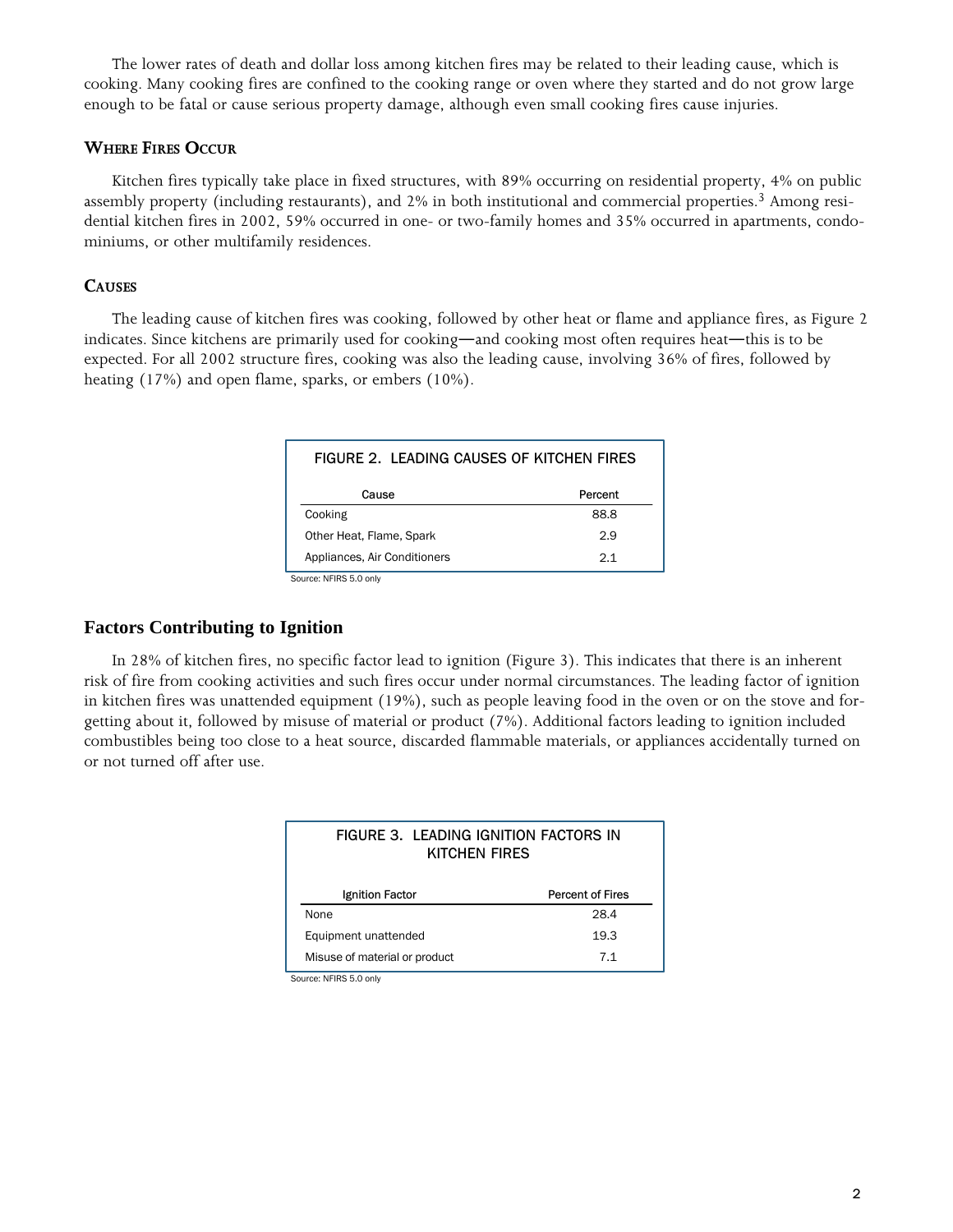#### MATERIAL IGNITED

In most kitchen fires (51%), cooking materials, including food, were the material first ignited. More specifically, oil, fat and grease were the leading types of material ignited in kitchen fires (37%), as Figure 4 shows. This is not surprising as oil and grease are highly flammable and can splatter or spill during cooking. Other foods or starches were the second most common material ignited (14%), followed by plastics (10%) such as appliance casings, cooking utensils, or wiring. Although not statistically severe in 2002, loose or flammable clothing worn near open flame cooking sources has the potential to ignite and cause injury.

| FIGURE 4. MATERIAL FIRST IGNITED IN<br>KITCHEN FIRES |                         |  |  |  |
|------------------------------------------------------|-------------------------|--|--|--|
| Material First Ignited                               | <b>Percent of Fires</b> |  |  |  |
| Oil, fat, grease, etc.                               | 37.0                    |  |  |  |
| Food, starch, flour                                  | 13.5                    |  |  |  |
| Plastic                                              | 10.3                    |  |  |  |
| Source: NFIRS 5.0 only                               |                         |  |  |  |

#### EQUIPMENT INVOLVED

The type of equipment involved in kitchen fires varied for residential kitchens vs. non−residential kitchens (including restaurant, institutional, and commercial kitchens). In residential kitchen fires, 29% occurred on a cooking range compared with 14% for non−residential kitchens. A notable proportion of non−residential kitchen fires occurred in deep fat fryers (13%), compared with less than 1% for residential kitchens. All kitchens had a similar proportion of oven fires (nearly 6%). No equipment was reported for 41% of residential kitchen fires and 34% of non−residential kitchen fires, reflecting the high proportion of cooking fires that were confined to the oil or food first ignited.

#### WHEN FIRES OCCUR

Kitchen fires follow no seasonal or monthly trend; they occurred steadily throughout 2002, with a slight decrease in the summer months. This might be explained by a decrease in kitchen cooking during the summer, as many people barbecue outdoors or are on vacation.

When analyzed by time of day, a noticeable peak in kitchen fires occurred in the 6 p.m. hour, as shown in Figure 5. The fact that the highest percentage of fires occur during the hour when many people prepare dinner is not surprising. This is consistent with the leading cause of kitchen fires—cooking. The fires are least prevalent in the late night/early morning hours, when people are asleep.



Source: NFIRS 5.0 only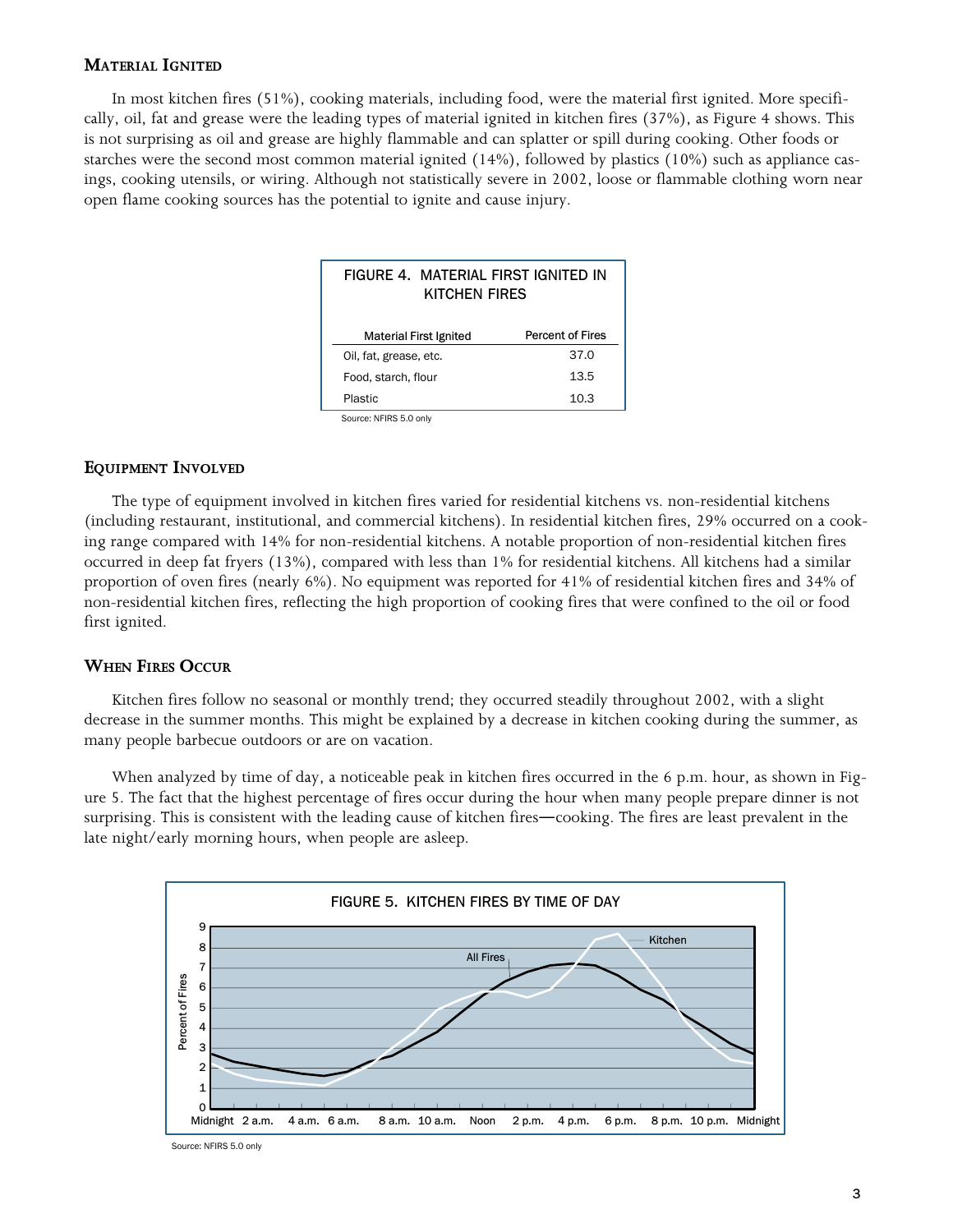#### SMOKE ALARM PRESENCE AND OPERATION

In 45% of all kitchen fires, a smoke alarm was present and operating in the vicinity of the fire, as illustrated in Figure 6. No alarm was installed in 7% of fires. The fact that alarms were installed in a large proportion of homes with kitchen fires may partly explain the lower rates of death and property loss. However, in 43% of kitchen fire incidents, the presence of an alarm was not reported and is considered unknown. Among structure fires generally, an alarm was known to be present and operational in only 29% of fires in 2002, and no alarm was present in 21% of incidents.



#### **EXAMPLES**

February 2004: A kitchen fire in a Daly City, CA apartment injured one man and caused \$20,000 in property loss. The injured man was cooking something on the stove when the fire erupted, and his life was potentially saved by a garden−hose−wielding neighbor, who helped officials fight the blaze.4

January 2004: A structure fire in Billings, MT was caused by a rangetop that was left on and unattended. The fire resulted in \$65,000 in damage. No one was injured, although the family cat perished.<sup>5</sup>

February 2004: The Clarington, WV fire chief was injured when he fell through the floor of a burning building while trying to fight a blaze. The structure caught fire because of electrical problems in the kitchen.<sup>6</sup>

#### **CONCLUSION**

Many kitchen fires, typically cooking fires, are preventable. Individuals can adopt measures that reduce the risk of such fires. First, care should be taken when cooking with oil, butter, or other greasy foods, which are highly flammable and can easily splatter or spill from pots and pans. Cooking aids are available to limit grease splattering, and individuals should be warned not to extinguish such fires with water, which reacts violently when poured on hot grease or oil. Small grease fires can be extinguished by placing a cover on the pan or smothering the fire with baking soda. Loose fitting, long−sleeved clothing such as bathrobes should not be worn while cooking, as the cloth may ignite and potentially cause serious injuries.

The fact that the leading ignition factor in kitchen fires is unattended equipment should serve as a reminder to keep an eye on cooking materials. By simply double−checking that all dials on stoves and ovens are off when cooking concludes, people can prevent many fires. Individuals should also be cautious when leaving cooking materials for any period of time, such as answering the telephone.

Fire extinguishers should be within easy reach of kitchen occupants. Many cooking fires occur under normal cooking conditions and cannot be anticipated. Extinguishers can prevent small fires from spreading and are especially effective on fires that cannot be doused by water—such as grease fires.